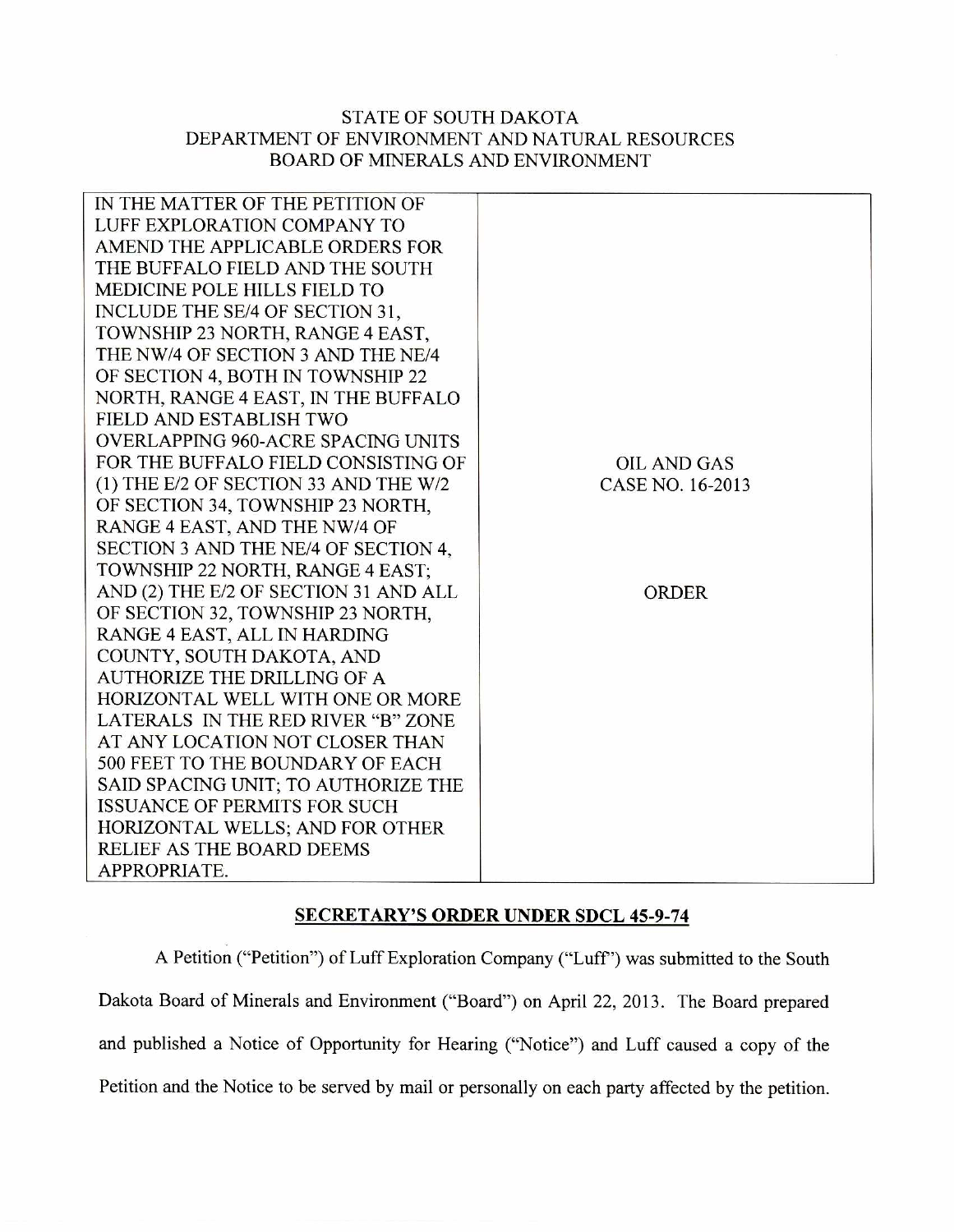No petition to intervene was filed in accordance with the Notice. Therefore, pursuant to SDCL 45-9-74, SDCL 45-9-20 through 29, and ARSD 74:12:02:06, and based upon Luff's Petition and the supporting documents filed by Luff, the Secretary makes and enters the following order:

Luff represents the owners of interests in the oil and gas leasehold estate in all or portions of the E/2 of Section 31, all of Section 32, the E/2 of Section 33 and the W/2 of Section 34, Township 23 North, Range 4 East, and the NW/4 of Section 3 and the NE/4 of Section 4, Township 22 North, Range 4 East, all in Harding County, South Dakota.

Pursuant to Order No. 20-97, all of said Section 3 is included in the Buffalo Field as a 640-acre spacing unit. Pursuant to Order 2-73b, all of said Sections 32, 33 and 34 are in the South Medicine Pole Hills Field and Sections 32 and 34 constitute 640-acre spacing units pursuant to Order No. 14-97. Pursuant to Order No. 2-2011, the NE/4 of said Section 31 and the NW/4 of Section 32 are included within the South Medicine Pole Hills Field as part of a 480 acre spacing unit. The SE/4 of said Section 31 and the NE/4 of said Section 4 are not included within any fields established by the Board.

The caption for the petition requests that two overlapping 960-acre spacing units be established for the Buffalo Field. However, the body of the petition states, and the supporting documents filed by Luff establish, that the Red River "B" reservoir underlying all of the lands described above is part of the same common source of supply and that common source of supply extends into the South Medicine Pole Hills Field.

Luff has drilled the Buckley D-32H well in the Red River "B" pool on a 480-acre spacing unit consisting of the SW/4 of Section 29, the NW/4 of Section 32 and the NE/4 of Section 31, Township 23 North, Range 4 East. Luff has also drilled the McKitrick 1-28H well in the Red River "B" pool on a 960-acre spacing unit described as the SW/4 of Section 27, the SE/4 of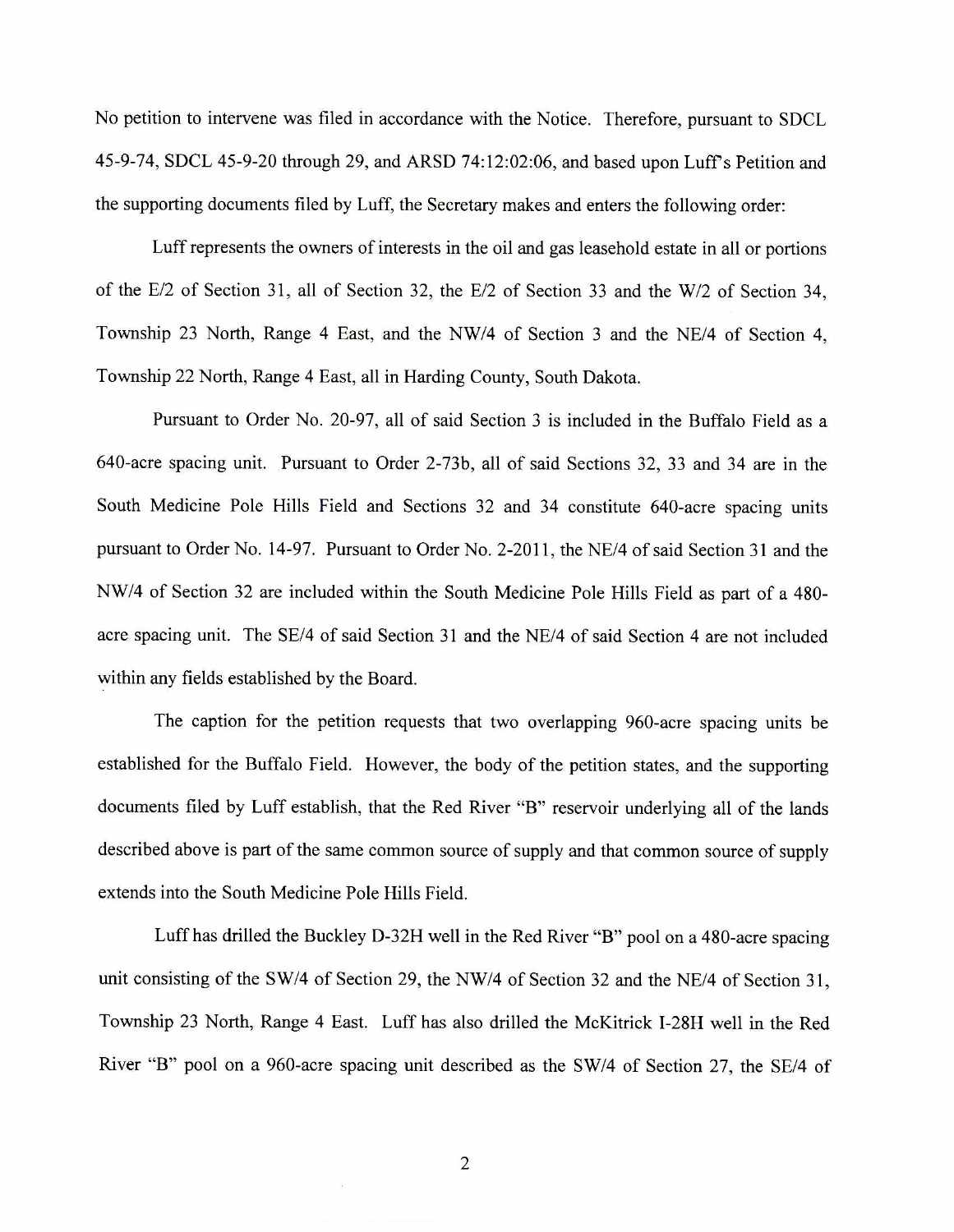Section 28, the E/2 of Section 33 and the W/2 of Section 34, Township 23 North, Range 4 East. Luff desires to drill additional horizontal wells in the Red River "B" pool paralleling the Buckley D-32H well and the McKitrick I-28H well to adequately and efficiently drain the reservoir and also to optimize the possibility of secondary recovery.

To accommodate these horizontal wells, Luff requests that the lands described above be included within the Buffalo Field and that the E/2 of Section 33, the W/2 of Section 34, Township 23 North, Range 4 East and the NW/4 of Section 3, and the NE/4 of Section 4, Township 22 North, Range 4 East be designated as one 960-acre spacing unit and the E/2 of Section 31 and all of Section 32, Township 23 North, Range 4 East, be designated as a second 960-acre spacing unit with one horizontal well with one or more laterals in the Red River "B" zone allowed on each 960-acre spacing unit at any location not closer than 500 feet to the boundary of the spacing unit. However, the request to include the lands in the Buffalo Field appears to be an administrative mistake in that the two existing spacing units which the proposed 960-acre spacing units overlap would be partially located in both the Buffalo Field and the South Medicine Pole Hills Field. Therefore, it is more appropriate to include the lands within the South Medicine Pole Hills Field and establish the requested overlapping spacing units in the South Medicine Pole Hills Field.

Such spacing units are not smaller than the maximum area that can be efficiently and economically drained by the proposed wells and the size, shape and location of the spacing unit will result in the efficient and economic development of the pool as a whole.

## **IT IS THEREFORE ORDERED**

A. The E/2 of Section 33 and the W/ 2 of Section 34, Township 23 North, Range 4 East and the NW/4 of Section 3, and the NE/4 of Section 4, Township 22 North, Range 4 East,